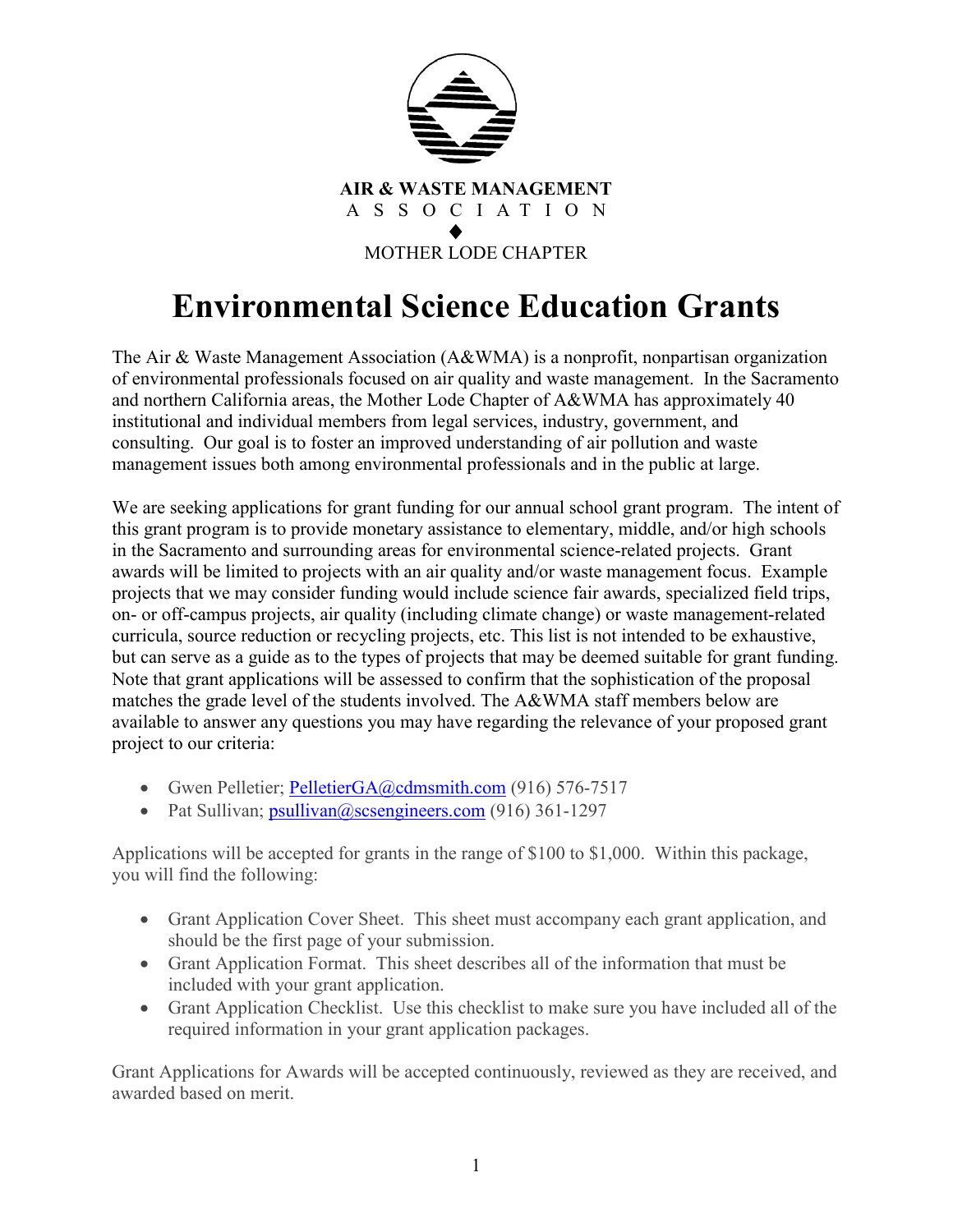## I. Grant Application Cover Sheet (\$100 to \$1,000)

Name of School:

| <b>Street Address:</b>                                                            |  |                                              |  |
|-----------------------------------------------------------------------------------|--|----------------------------------------------|--|
|                                                                                   |  | (Address where correspondence is to be sent) |  |
|                                                                                   |  |                                              |  |
| E-mail address:                                                                   |  |                                              |  |
| Telephone Number: Day: _______________ Evening: _____________ Other: ____________ |  |                                              |  |
|                                                                                   |  |                                              |  |
| Requested grant amount:                                                           |  |                                              |  |
| Brief summary of proposed grant project: (40 words or less) ____________________  |  |                                              |  |
|                                                                                   |  |                                              |  |
|                                                                                   |  |                                              |  |
|                                                                                   |  |                                              |  |
|                                                                                   |  |                                              |  |
|                                                                                   |  |                                              |  |
|                                                                                   |  |                                              |  |
| Grant amount:                                                                     |  |                                              |  |
| Grant conditions:                                                                 |  |                                              |  |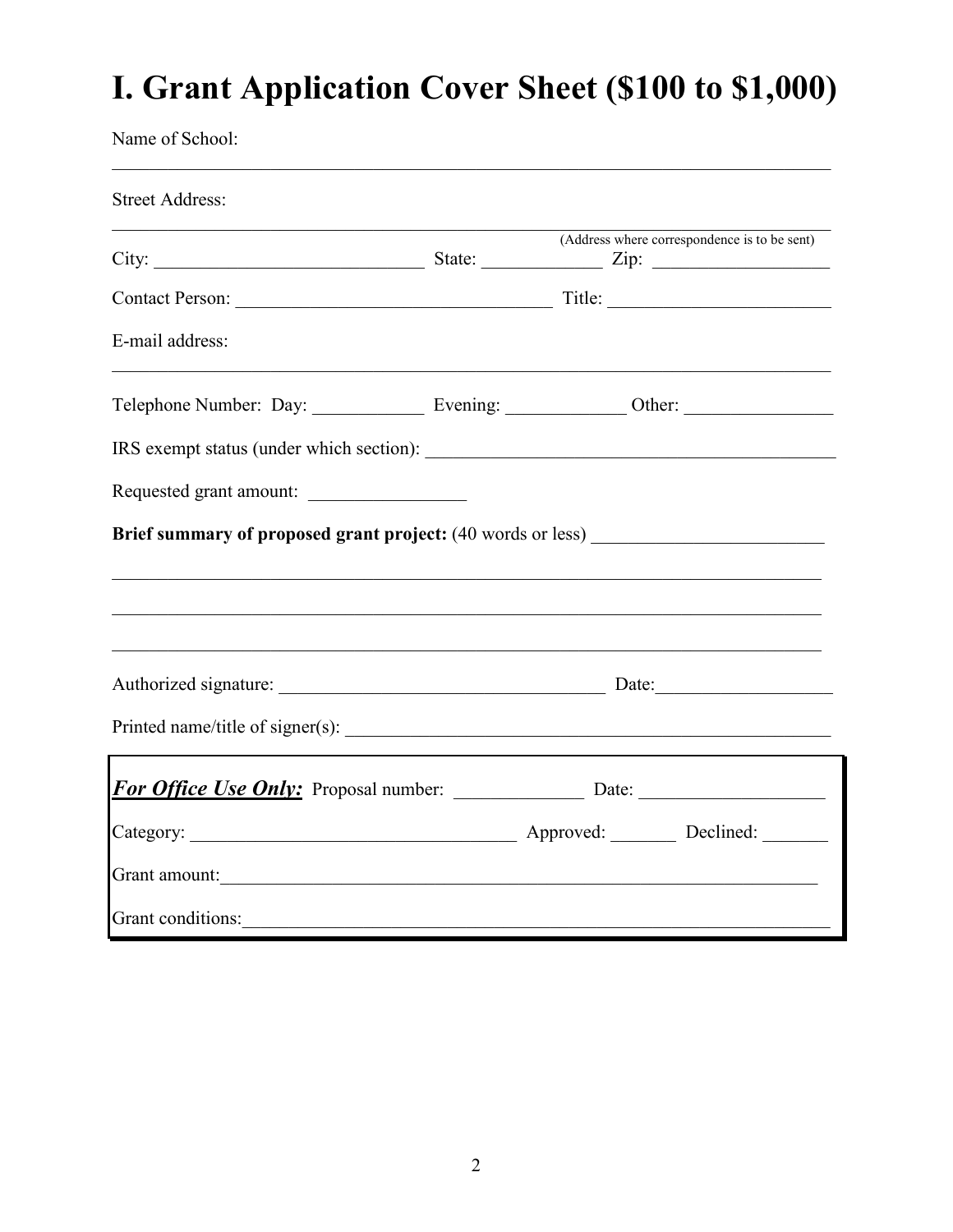### **Grant Application Format**

#### **II. Grant Application**

Briefly describe on one or two pages the proposed project for which the grant is being requested, including the following:

- **A. Project description and need –** What is the purpose and/or need of the proposed project?
- **B. Project impact –** What is the impact of the proposed project toward air quality and/or waste management? Please give specific detail on the air quality or waste management attributes of the project. What knowledge are the students expected to gain from this project? How will this project benefit their overall learning experience?
- **C. Organizational capacity**  Give an overview of the mission, vision and goals of your school, class, and/or school group and its capacity to complete the proposed project. How will the Air & Waste Management Association be recognized for the gift if a grant is awarded?
- **D. Financial information -** What is the budget for the proposed project; including what other funds or in-kind support (if any) have been already secured for it? Will there be a need for any future financial support?

#### **E. Additional Information:**

To be reviewed for consideration, completed grant application forms must include the following:

- 1. An itemized budget for the proposed project;
- 2. A list of key individuals at the school responsible for leading this project and their roles.
- 3. Signature of the chief executive of the applicant organization.
- 4. Grant Application Checklist with signature.

#### *Successful Applications:*

**Two completed grant application packages (one original plus one copy)** must be mailed to the address below. All requested materials must be included if application is to be considered. **Applications can be emailed in electronic format to Gwen Pelletier at the email address below** as long as a complete application is received.

#### **Send to:**

| Air & Waste Management Association   | <b>Telephone:</b> | 916-576-7517             |
|--------------------------------------|-------------------|--------------------------|
| <b>Mother Lode Chapter</b>           | <b>Fax:</b>       | 916-564-4195             |
| c/o: Gwen Pelletier                  | <b>Email:</b>     | pelletierga@cdmsmith.com |
| 1755 Creekside Oaks Drive, Suite 200 | Website:          | www.awma-mlc.org         |
| Sacramento, CA 95833                 |                   |                          |